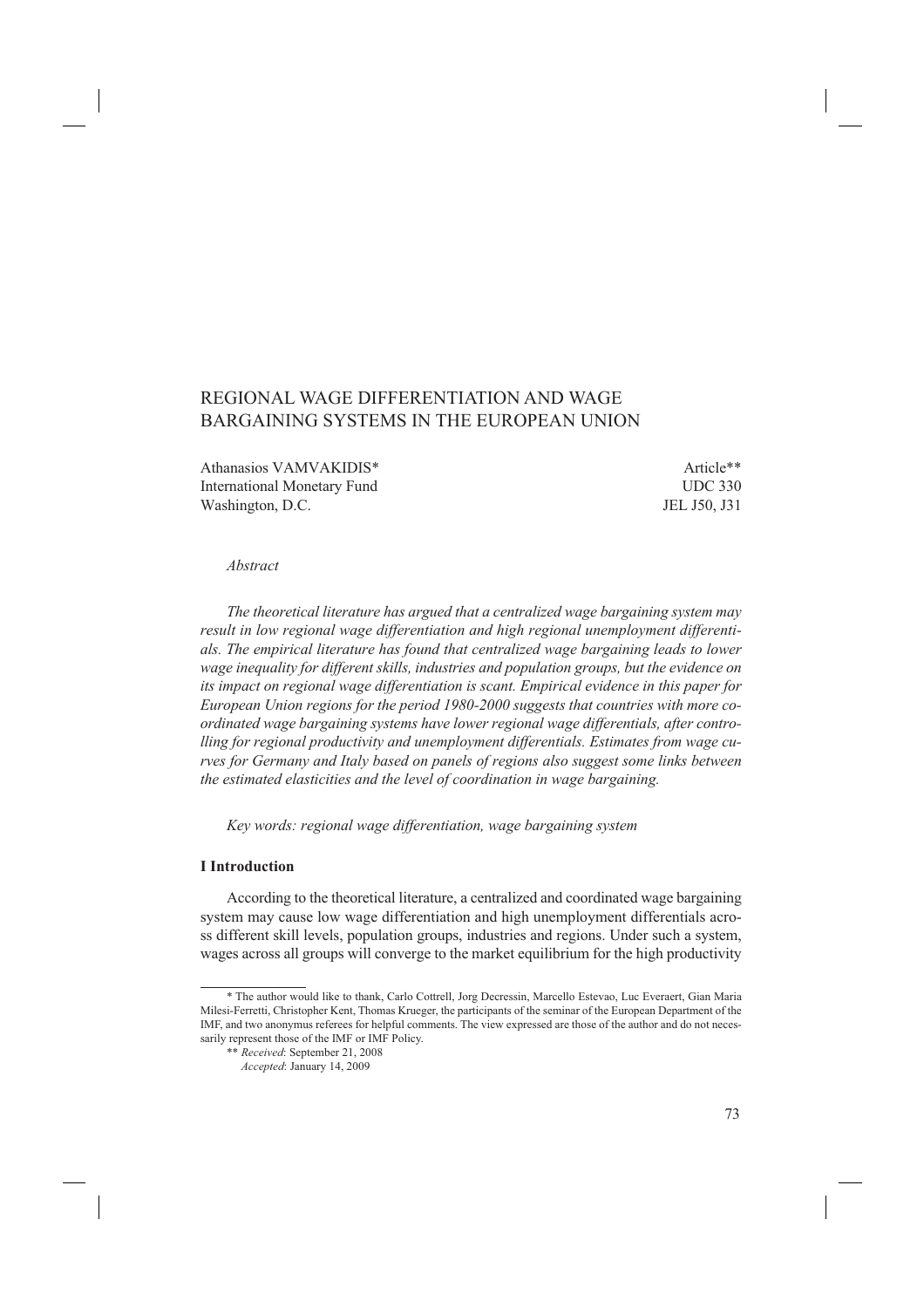group, or will be determined by the medium group. However, though the theoretical predictions are clear, empirical evidence is scant, especially for the effects on regional wage differentiation, with analysis hampered by data limitations at the regional level.

The issue is of particular interest for the EU. Average unemployment is higher in many of the European Union (EU) countries than in the rest of the industrial world. Some have argued that this is often a regional problem.<sup>1</sup> Indeed, many EU countries have high regional unemployment differentials. Relatively low regional wage differentials in many EU countries suggest that regional wages do not adjust to equilibrate regional labor markets. Italy, for example, has the highest regional unemployment differentiation in the EU, but one of the lowest regional wage differentials.2 Unemployment in the South is almost four times higher than in the North, and while productivity in the South is only 80 percent of that in the North, wages are about 90 percent. Taking into account that the cost of living is most likely lower in the South, real wage differentiation between the two regions may be even lower than nominal wage differentiation. Italy's centralized wage bargaining system may be one of the reasons for its low wage differentiation across regions, which could partly explain its high regional unemployment imbalances.

This paper argues that coordinated wage bargaining systems and low regional wage differentiation may be linked. Empirical evidence for regions in 10 EU countries for the period 1980-2000 suggests that countries with less coordinated wage bargaining systems have higher regional wage differentials after controlling for regional productivity and unemployment differentials. The results are robust to estimation with instrumental variables, suggesting that the causality runs from the wage bargaining system to regional wage differentiation. Moreover, the results turn out to hold only for countries with high regional productivity differentials. Therefore, the empirical evidence suggests that a more flexible wage bargaining system could increase regional wage differentiation, reflecting regional productivity differentials. Furthermore, results from wage curves estimated for panels of regions in Germany and Italy suggest some links between the estimated elasticities and the level of coordination in wage bargaining. The paper proceeds as follows: section II discusses the previous literature; section III proceeds with the empirical evidence; and Section IV concludes.

#### **II Previous Literature**

The literature on the costs and benefits of various wage bargaining systems has primarily focused on the impact of each system on total unemployment and inflation. Bruno and Sachs (1985) found that centralized wage bargaining systems result in lower unemployment. Calmfors and Driffil (1988), Flanagan, Moene and Wallerstein (1993), and Cukierman and Lippi (1999) found that centralized or very decentralized (firm level) bargaining systems result in lower unemployment and lower wages, while intermediate systems, with negotiation at the industry level, result in higher unemployment and higher

<sup>1</sup> Pench, Sestito, and Frontini (1999) find that unemployment in Germany, Belgium, and Italy is primarily a regional problem.

<sup>2</sup> For a discussion of the Italian wage bargaining structure see Demekas (1995), Erickson and Ichino (1995), Vamvakidis (2002), and Guiso, Pistaferri, and Schivardi (2005).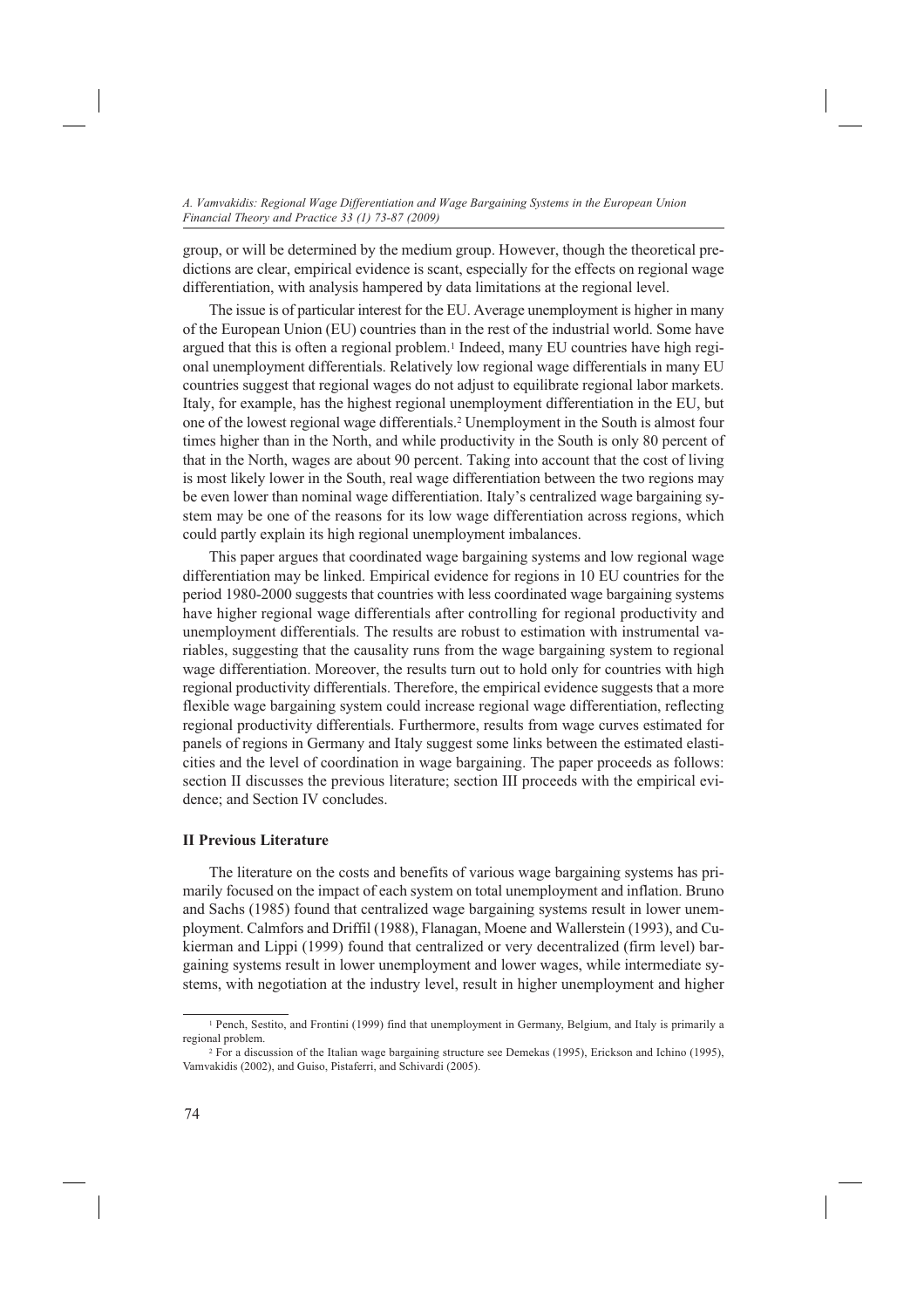wages. According to this evidence, extremes work better – a centralized bargaining system leads to lower wage demands to internalize unemployment externalities, while a decentralized bargaining system leads to the same outcome because of high competition at the firm level. Both factors are absent when negotiations are at the industry level, as industry unions do not internalize the externality of their wage demands to the rest of the economy and competition is low across industries. However, this evidence is not robust as the review of the literature in OECD (1997 and 2006), Flanagan (1999) and Aidt and Tzannatos (2002) has shown, and the debate is still open.

It has been argued that centralized and coordinated wage bargaining tends to reduce wage dispersion. In a coordinated wage bargaining system, in which wages are negotiated at the national level, unions may tend to favor the median voter. Uncertainty about how wages will evolve after the negotiations could result in the compression of wage differentials by unions. Pench, Sestito, and Frontini (1999) present a model and some empirical evidence for EU countries suggesting that in countries with centralized labor markets and large interregional productivity differentials decisions are tailored for the median region, resulting in a wage floor consistent with high unemployment in the less productive regions. Furthermore, unions may show solidarity and call for average productivity to determine wages.

If in addition to a centralized wage bargaining system a country has regional economic asymmetries, then it is in the interest of the union members in the more developed regions to have wages above equilibrium in the less developed regions. Saint-Paul (1997) argued that wages in Italy and Germany are determined by the leading regions, North in Italy and West in Germany, and that the union members in the leading regions have an incentive to keep wage differentiation low to slow down migration flows.3 Brunello, Lupi, and Ordine (2001) and Vamvakidis (2002) presented evidence for Italy suggesting that the wage in the South, the high unemployment region, is significantly affected by the unemployment rate in the North, the low unemployment region, while the unemployment rate in the South does not have a statistically significant impact.

The parties with decision power in a centralized wage bargaining system may prefer a low regional wage differentiation. Workers and employers in the leading regions may feel threatened from low wages in the lagging region, while the employed in the lagging regions prefer high wages. On the other hand, employers in the leading regions would prefer lower wages in the lagging regions if this would also keep wages in the leading regions down. However, the latter would require high regional factor mobility, which is not always the case in Europe. The groups who would benefit from higher regional wage differentiation include the group of unemployed in the lagging regions, who, however, do not have a bargaining power, and the employers in the lagging regions, who, although may participate in the decision process, may be less powerful than the employers in the leading regions.

In a country with a centralized and coordinated wage bargaining system and with wages determined by the leading region, low wage dispersion could coexist with high

<sup>&</sup>lt;sup>3</sup> Although Decressin and Decressin (2002) found no compelling evidence for wage floors that constrain the adjustment of wages of the less well paid in Germany.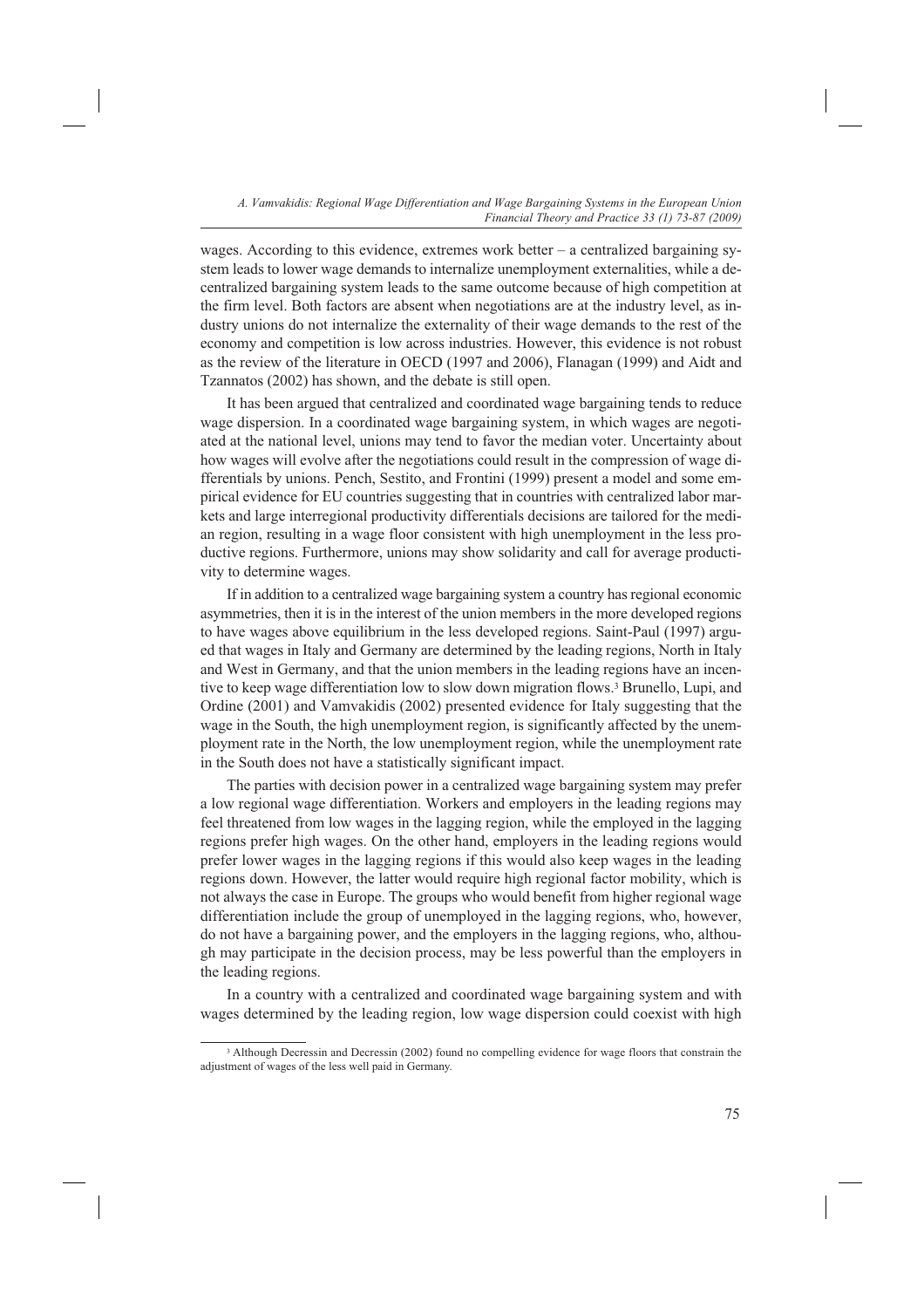unemployment variation. A negative economic shock will increase unemployment in the lagging region without affecting wages, while the same shock in the leading region will reduce wages. As a result, the impact of a negative shock on employment will be smaller in the leading region and will not last as long as in the lagging region. If local wages were determined by local economic conditions, then temporary asymmetric economic shocks would not cause permanent regional unemployment disparities.4 Empirical evidence support this argument, finding negative shocks in a centralized wage bargaining system to have a larger impact on poor regions (see Pench, Sestito, and Frontini, 1999). Thomas (2002) finds similar evidence at the industry level.

The empirical literature on wage bargaining systems reviewed in OECD (1997, 2004 and 2006) finds a strong link between higher centralization and coordination of wage bargaining and lower earnings inequality for different skill levels and wage dispersion across different industries, but also across different population groups, such as for young or older workers and women. Furthermore, this seems to be the only robust result of this literature (see Flanagan (1999) Aidt and Tzannatos (2002)).5 One would expect this result to hold for regional wage disparities as well.

The investigation for the links between local labor market conditions and wages has been primarily in the context of unionization. The literature has found that the elasticity of wages with respect to regional unemployment depends on the presence and strength of labor unions (see Blanchflower and Oswald (1994)). Although this relationship is not always robust, evidence in Erling, Bratsberg, Naylor and Raaum (2002) for the USA, the U.K and Norway confirm that the response of wages to local unemployment is stronger for nonunion workers (the relationship is not statistically significant for union workers). The authors argue that unionization is often linked to coordination and centralization in wage negotiations, which suggests that the latter will also lead to a weak response of wages to local unemployment.

## **III Empirical Evidence**

## *A Evidence from a panel of regions in EU countries*

This section provides estimates of the links between the degree of coordination in the wage bargaining system and regional wage differentials in EU countries. As the previous section concluded, the literature has found strong empirical evidence that centralized and coordinated wage bargaining systems lead to low wage inequality across different skills, industries and population groups. Theoretical arguments suggest that the same result should hold for regional wage differentials.

Most EU countries have relatively high unemployment rates and low labor market participation rates (Table 1). Moreover, they have high regional unemployment variati-

<sup>4</sup> See Brunello, Lupi and Ordine (2001).

<sup>5</sup> Dell'Aringa and Pagani (2007) find that in countries with relatively centralized wage bargaining systems (Italy, Belgium and Spain) wages of workers covered by only a multi-employer contract are no more compressed than those of workers covered by both multi-employer and single-employer contracts. This implies that where workers are not covered by single-employer bargaining, they receive wage supplements paid unilaterally by their employers.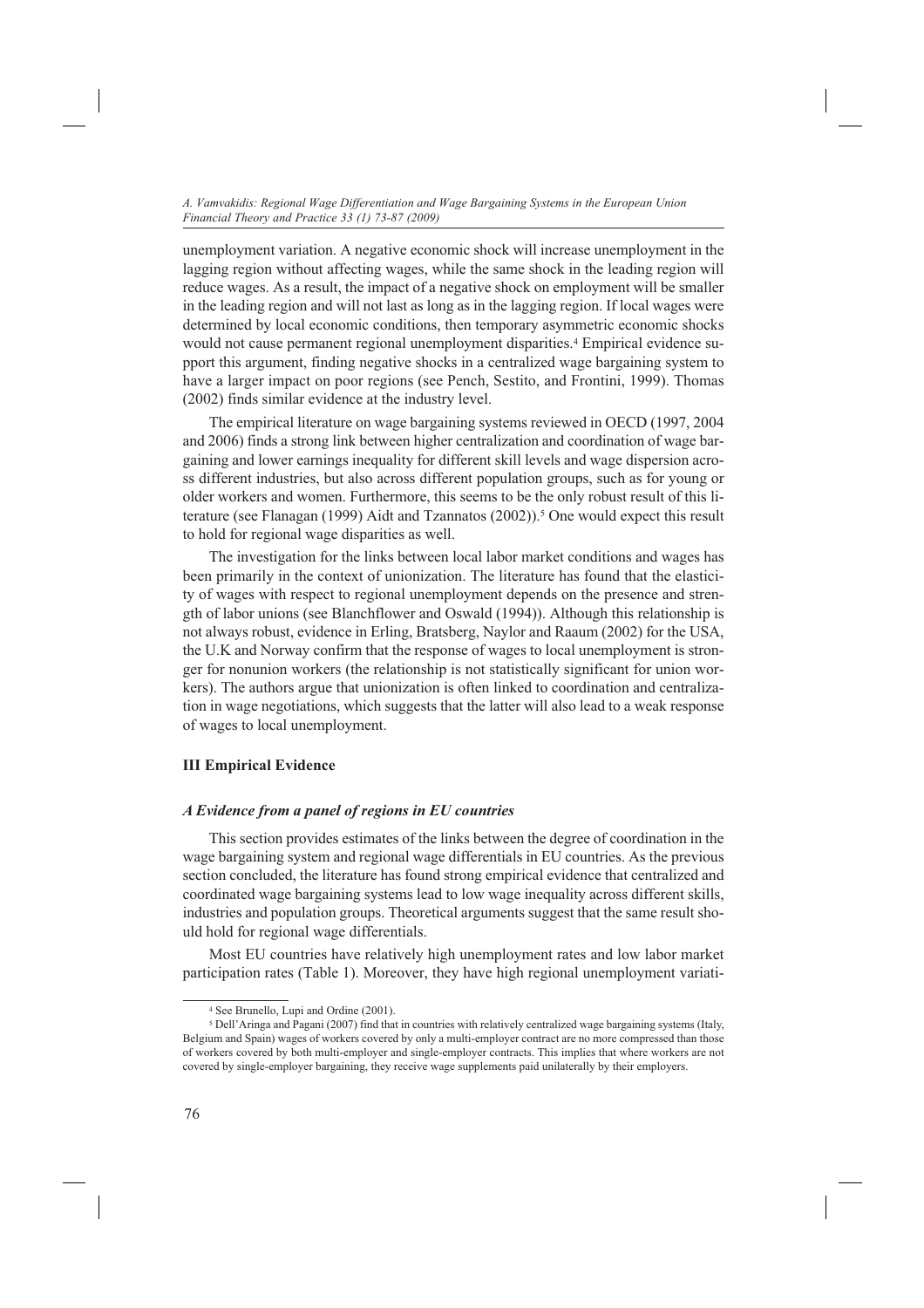|                      |      | <b>Unemployment Rate</b> |      |      | <b>Participation Rate</b> |      |      |      |
|----------------------|------|--------------------------|------|------|---------------------------|------|------|------|
|                      | 1980 | 1990                     | 2000 | 2007 | 1980                      | 1990 | 2000 | 2007 |
| Euro area            | 4.9  | 7.2                      | 7.9  | 6.8  | 65.1                      | 65.7 | 69.1 | 71.9 |
| Australia            | 6.1  | 6.6                      | 6.3  | 4.3  | 70.6                      | 74.4 | 75.1 | 77.8 |
| Austria              | 1.4  | 4.1                      | 4.6  | 5.3  | 79.9                      | 78.1 | 79.7 | 79.1 |
| Belgium              | 6.7  | 6.6                      | 6.9  | 7.7  | 63.7                      | 62.9 | 66.1 | 68.0 |
| Canada               | 7.5  | 8.2                      | 6.8  | 6.0  | 72.6                      | 77.7 | 77.2 | 79.9 |
| Germany              | 1.7  | 4.5                      | 6.9  | 6.4  | 68.3                      | 72.4 | 75.2 | 77.8 |
| Denmark              | 5.2  | 7.2                      | 4.3  | 3.5  | 80.7                      | 82.3 | 81.1 | 83.0 |
| Finland              | 4.6  | 4.6                      | 9.8  | 6.6  | 75.2                      | 76.7 | 74.5 | 75.4 |
| France               | 5.6  | 7.7                      | 8.1  | 8.0  | 67.2                      | 65.0 | 68.3 | 68.5 |
| Greece               | 2.8  | 7.0                      | 11.7 | 8.6  | 56.9                      | 60.2 | 63.0 | 65.6 |
| Ireland              | 7.5  | 13.1                     | 4.3  | 4.8  | 63.5                      | 63.4 | 69.7 | 74.3 |
| Italy                | 5.6  | 9.1                      | 10.2 | 5.9  | 61.3                      | 60.0 | 60.0 | 63.1 |
| Netherlands          | 3.9  | 5.7                      | 3.0  | 3.3  | 66.5                      | 68.8 | 77.4 | 79.8 |
| Norway               | 1.7  | 5.2                      | 3.4  | 2.5  | 75.3                      | 78.0 | 80.7 | 80.5 |
| Portugal             | 8.3  | 4.8                      | 4.0  | 7.9  | 68.9                      | 72.1 | 75.1 | 78.2 |
| Spain                | 9.3  | 12.1                     | 10.8 | 8.1  | 58.7                      | 59.0 | 64.9 | 73.2 |
| Sweden               | 2.0  | 1.6                      | 4.7  | 4.6  | 81.5                      | 84.5 | 77.8 | 79.5 |
| Switzerland          | 0.2  | 0.5                      | 2.5  | 3.3  | 77.8                      | 86.6 | 86.6 | 88.2 |
| UK                   | 6.8  | 7.1                      | 5.5  | 5.5  | 74.6                      | 77.4 | 75.7 | 76.2 |
| <b>United States</b> | 7.2  | 5.6                      | 4.0  | 4.6  | 63.8                      | 66.5 | 67.1 | 66.1 |

*Table 1 Unemployment and Participation Rates in Selected OECD Countries, 1980-2007*

*Source: OECD, Economic Outlook*

on (Table 2) – with Italy having the largest regional unemployment disparities in the EU. Although the regional mix of industries may contribute to this result, OECD (2000) finds a very low correlation between regional unemployment rates and the proportions of employment in agriculture, manufacturing, and services in OECD countries.

The collective bargaining structure is usually assessed based on indices for the level of wage bargaining and the level of coordination among employers and trade unions. A wage bargaining system is characterized as centralized or decentralized, depending on the extent that wages are decided at the national level, or at the firm level respectively – negotiations at the industry or the sector level is the intermediate case. National level bargaining does not necessarily result in a uniform wage, since it often includes negotiations for wages by sector, or region. A wage bargaining system is characterized as coordinated if wage negotiations between unions, employers, and the government are coordinated, either through national bargaining, or through other formal or informal mechanisms when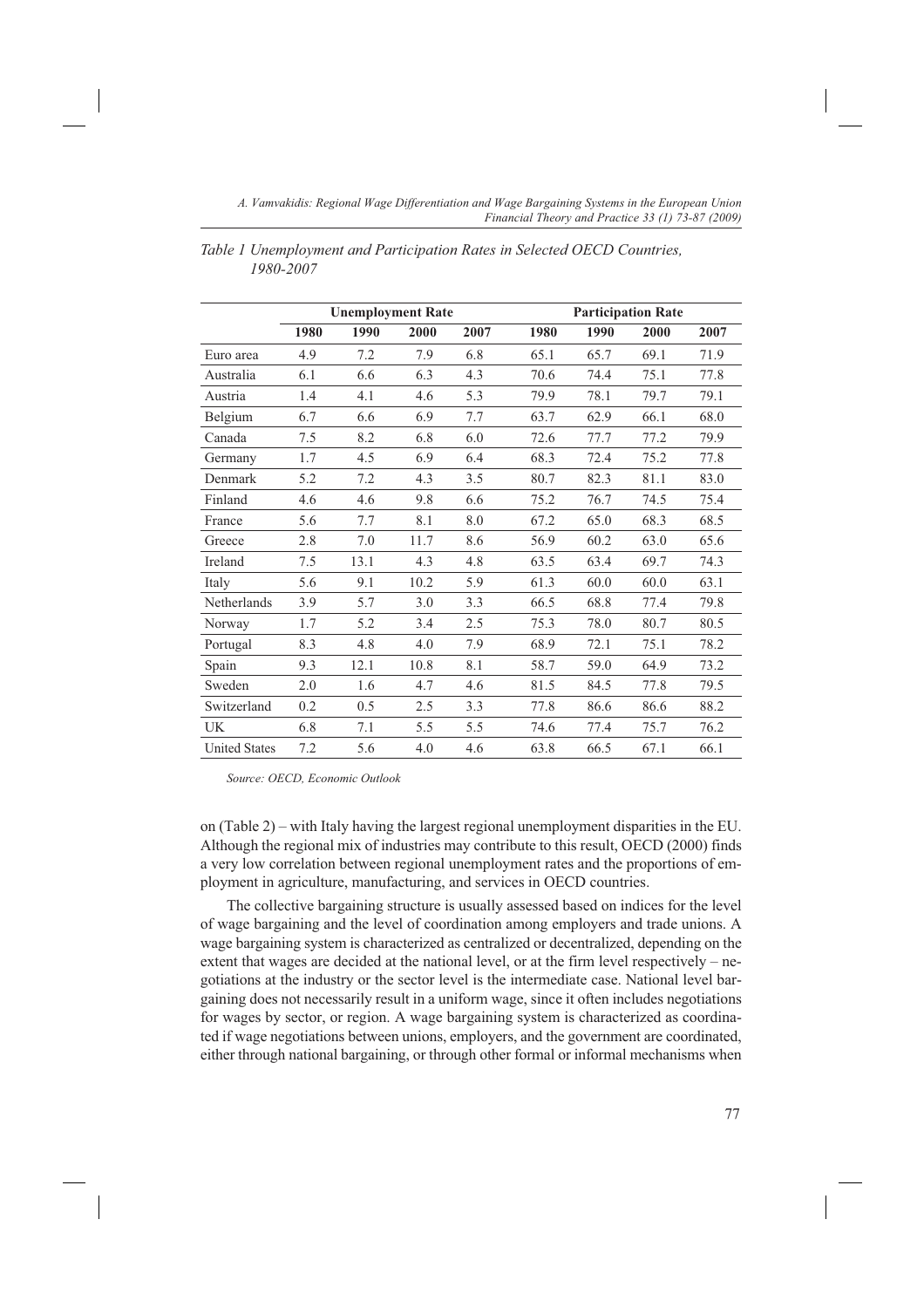|                      | 1990        | 1995 | 2000 |
|----------------------|-------------|------|------|
| EU                   | 65.5        | 60.1 | 65.9 |
| Belgium              | 43.8        | 41.1 | 57.8 |
| Denmark              | 22.2        | 28.2 | 22.5 |
| Germany              | 43.7        | 33.1 | 47.7 |
| Greece               | 27.4        | 24.3 | 17.3 |
| Spain                | 36.0        | 28.4 | 44.0 |
| France               | 24.8        | 22.3 | 29.4 |
| Ireland              | 12.9        | 11.8 | 23.2 |
| Italy                | 70.8        | 63.9 | 75.3 |
| Netherlands          | 26.9        | 19.3 | 33.2 |
| Austria              |             | 36.0 | 33.8 |
| Portugal             | 50.6        | 30.3 | 32.5 |
| Finland              | 51.7        | 16.0 | 34.7 |
| Sweden               | 41.1        | 17.8 | 31.8 |
| UK                   | 47.1        | 35.8 | 53.0 |
| <b>United States</b> | 25.5 (1993) | 27.0 | 27.5 |

*Table 2 EU Unemployment Rate (Regional Coefficient of Variation)*

*Source: Eurostat and U.S. Department of Labor*

wage negotiations are taking place at the sector, regional, or firm level. The indices in Table 3 from OECD (1997; 2004) take values from 1 to 5, with 1 for the lowest level of centralization or coordination. Many European economies have centralized and highly coordinated collective bargaining systems, as well as high bargaining coverage and trade union density. The overall trend in the OECD countries is towards more decentralized wage bargaining systems, although at a slow pace (see OECD, 2004; 2006).

In the analysis that follows, the degree of coordination is chosen as an indicator of the centralization of the wage bargaining system. The literature has argued that even in decentralized wage bargaining systems, the wage outcome will be the same as in centralized bargaining system when there is a high degree of coordination (see Flanagan (1999), OECD (2004), and Nickell, Nunziata, Ochel and Quintini (2003)). Even if wages are determined at the firm or industry level, high coordination between unions, employers' organizations and the government produces the same outcome as in a system of wage bargaining at the national level (OECD, 1997). As noted by Flanagan (1999), "…(the) bargaining level is then the form but not the substance of the bargaining system…empirical work stemming from the bargaining level literature misclassifies (as decentralized) those countries with company-level negotiations in which bargaining outcomes are in fact highly coordinated across bargaining pairs…" and "given the many ambiguities in measures of bargaining centralization,…measures of bargaining coordination seem preferable to measures of bargaining level."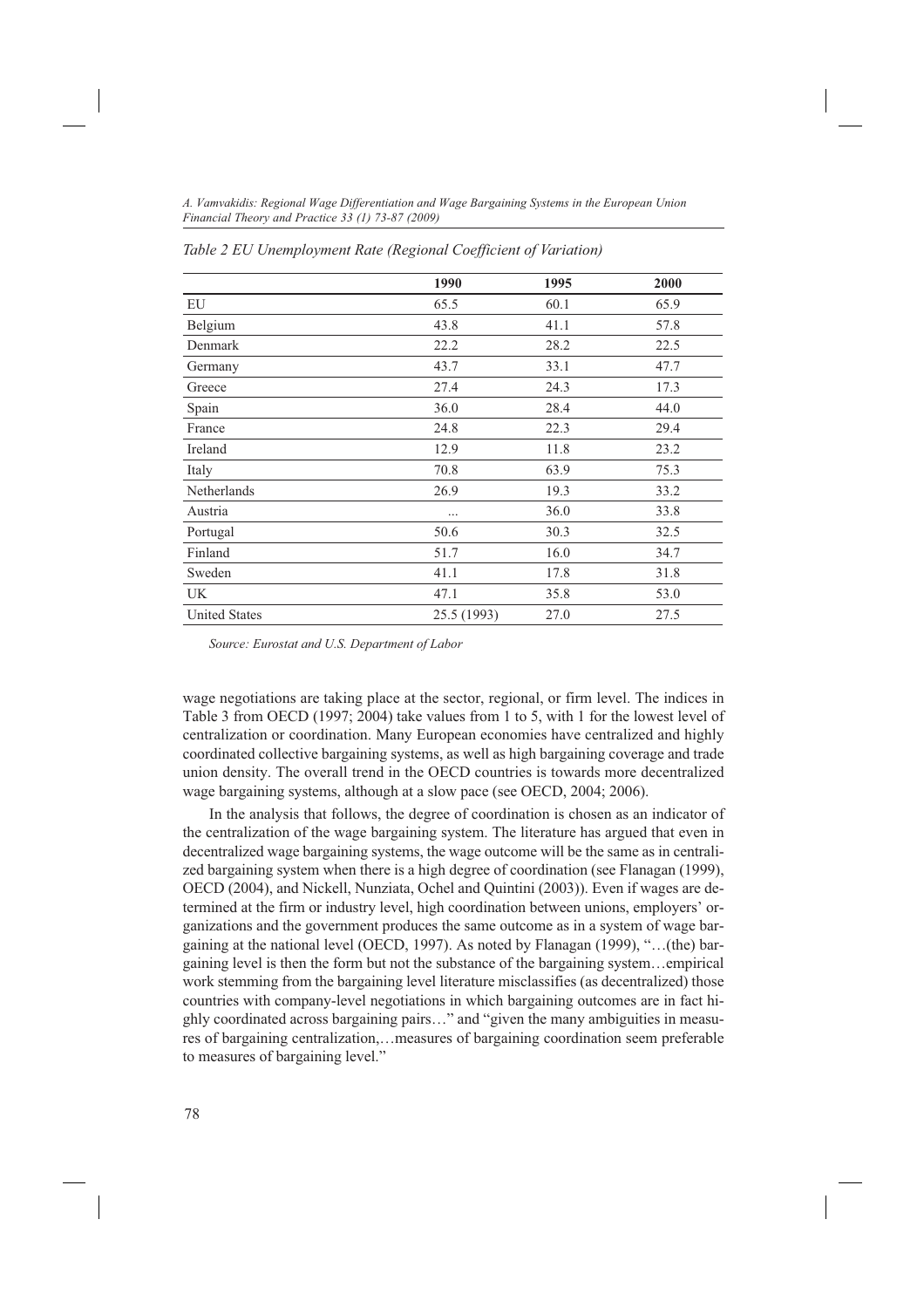|                      |      | <b>Bergaining</b><br>coverage |      |                | <b>Trade Union</b><br><b>Density</b> |      | Centralization |             | Coordination |             |             |             |             |             |
|----------------------|------|-------------------------------|------|----------------|--------------------------------------|------|----------------|-------------|--------------|-------------|-------------|-------------|-------------|-------------|
|                      | 1980 | 1990                          | 2000 | 1980           | 1990                                 | 2000 | 1980-<br>84    | 1985-<br>89 | 1990-<br>94  | 1995-<br>00 | 1980-<br>84 | 1985-<br>89 | 1990-<br>94 | 1995-<br>00 |
| Australia            | 80   | 80                            | 80   | 48             | 40                                   | 25   | 4.0            | 4.0         | 2.0          | 2.0         | 4.5         | 4.0         | 2.0         | 2.0         |
| Austria              | 95   | 95                            | 95   | 57             | 47                                   | 37   | 3.0            | 3.0         | 3.0          | 3.0         | 4.5         | 4.0         | 4.0         | 4.0         |
| Belgium              | 90   | 90                            | 90   | 54             | 54                                   | 56   | 3.0            | 3.0         | 3.0          | 3.0         | 4.0         | 4.0         | 4.0         | 4.5         |
| Canada               | 37   | 38                            | 32   | 35             | 33                                   | 28   | 1.0            | 1.0         | 1.0          | 1.0         | 1.0         | 1.0         | 1.0         | 1.0         |
| Denmark              | 70   | 70                            | 80   | 79             | 75                                   | 74   | 3.0            | 3.0         | 3.0          | 2.0         | 3.0         | 4.0         | 3.0         | 4.0         |
| Finland              | 90   | 90                            | 90   | 69             | 72                                   | 76   | 4.0            | 5.0         | 5.0          | 5.0         | 4.0         | 5.0         | 5.0         | 5.0         |
| France               | 80   | 90                            | 90   | 18             | 10                                   | 10   | 2.0            | 2.0         | 2.0          | 2.0         | 2.0         | 2.0         | 2.0         | 2.0         |
| Germany              | 80   | 80                            | 68   | 35             | 31                                   | 25   | 3.0            | 3.0         | 3.0          | 3.0         | 4.0         | 4.0         | 4.0         | 4.0         |
| Italy                | 80   | 80                            | 80   | 50             | 39                                   | 35   | 3.5            | 2.0         | 2.0          | 2.0         | 3.5         | 2.0         | 3.0         | 4.0         |
| Japan                | 25   | 20                            | 15   | 31             | 25                                   | 22   | 1.0            | 1.0         | 1.0          | 1.0         | 4.0         | 4.0         | 4.0         | 4.0         |
| Netherland           | 70   | 70                            | 80   | 35             | 25                                   | 23   | 3.0            | 3.0         | 3.0          | 3.0         | 4.5         | 4.0         | 4.0         | 4.0         |
| New Zealand          | 60   | 60                            | 25   | 69             | 51                                   | 23   | 3.0            | 3.0         | 1.0          | 1.0         | 4.0         | 4.0         | 1.0         | 1.0         |
| Norway               | 70   | 70                            | 70   | 58             | 59                                   | 54   | 3.5            | 4.5         | 4.5          | 4.5         | 3.5         | 4.5         | 4.5         | 4.5         |
| Portugal             | 70   | 70                            | 80   | 61             | 32                                   | 24   | 3.0            | 3.0         | 4.0          | 4.0         | 3.0         | 3.0         | 4.0         | 4.0         |
| Spain                | 60   | 70                            | 80   | $\overline{7}$ | 11                                   | 15   | 4.0            | 3.5         | 3.0          | 3.0         | 4.0         | 3.5         | 3.0         | 3.0         |
| Sweden               | 80   | 80                            | 90   | 80             | 80                                   | 79   | 4.5            | 3.0         | 3.0          | 3.0         | 3.5         | 3.0         | 3.0         | 3.0         |
| Switzerland          | 50   | 50                            | 40   | 31             | 24                                   | 18   | 3.0            | 3.0         | 2.0          | 2.0         | 4.0         | 4.0         | 4.0         | 4.0         |
| UK                   | 70   | 40                            | 30   | 51             | 39                                   | 31   | 1.0            | 1.0         | 1.0          | 1.0         | 1.0         | 1.0         | 1.0         | 1.0         |
| <b>United States</b> | 26   | 18                            | 14   | 22             | 15                                   | 13   | 1.0            | 1.0         | 1.0          | 1.0         | 1.0         | 1.0         | 1.0         | 1.0         |

*Table 3 Collective Bargaining Characteristics of Selected OECD Countries, 1980-2000*

*Source: OECD (1997 and 2004)*

The sample in what follows includes the regions of the following countries: Belgium, Germany, Spain, France, Italy, Netherlands, Austria, Portugal, Sweden and the UK. The choice of the countries in the sample is based on data availability in the Regional Statistics of Eurostat (various issues up to 2004), which is the source for all data but the index of coordination of the wage bargaining system, which comes from OECD (1997 and 2004).<sup>6</sup> The definition of the regions follows Eurostat (NUTS level 2 regions). The sample includes 110 regions.7 The regression is estimated as a pooled panel of five-year averages, with or without fixed region and time effects, but also with random effects in some specifications to test the robustness of the results. The estimation period is from 1980 to 2000.8

<sup>&</sup>lt;sup>6</sup> Future research could add Denmark, Norway and Finland in this sample, especially as these are countries with relatively centralized wage bargaining systems, but low regional unemployment variation.

<sup>&</sup>lt;sup>7</sup> Eurostat includes 151 NUTS 2 level regions for the countries in the sample, but the sample falls to 110 regions because of missing observations.

<sup>8</sup> The data were obtained from Eurostat, various issues up to 2004. More recent observations have become available since then, showing that regional unemployment disparities have declined in most of Europe, including in Italy, together with an overall fall in unemployment. However, structural breaks seem to have been introduced in the more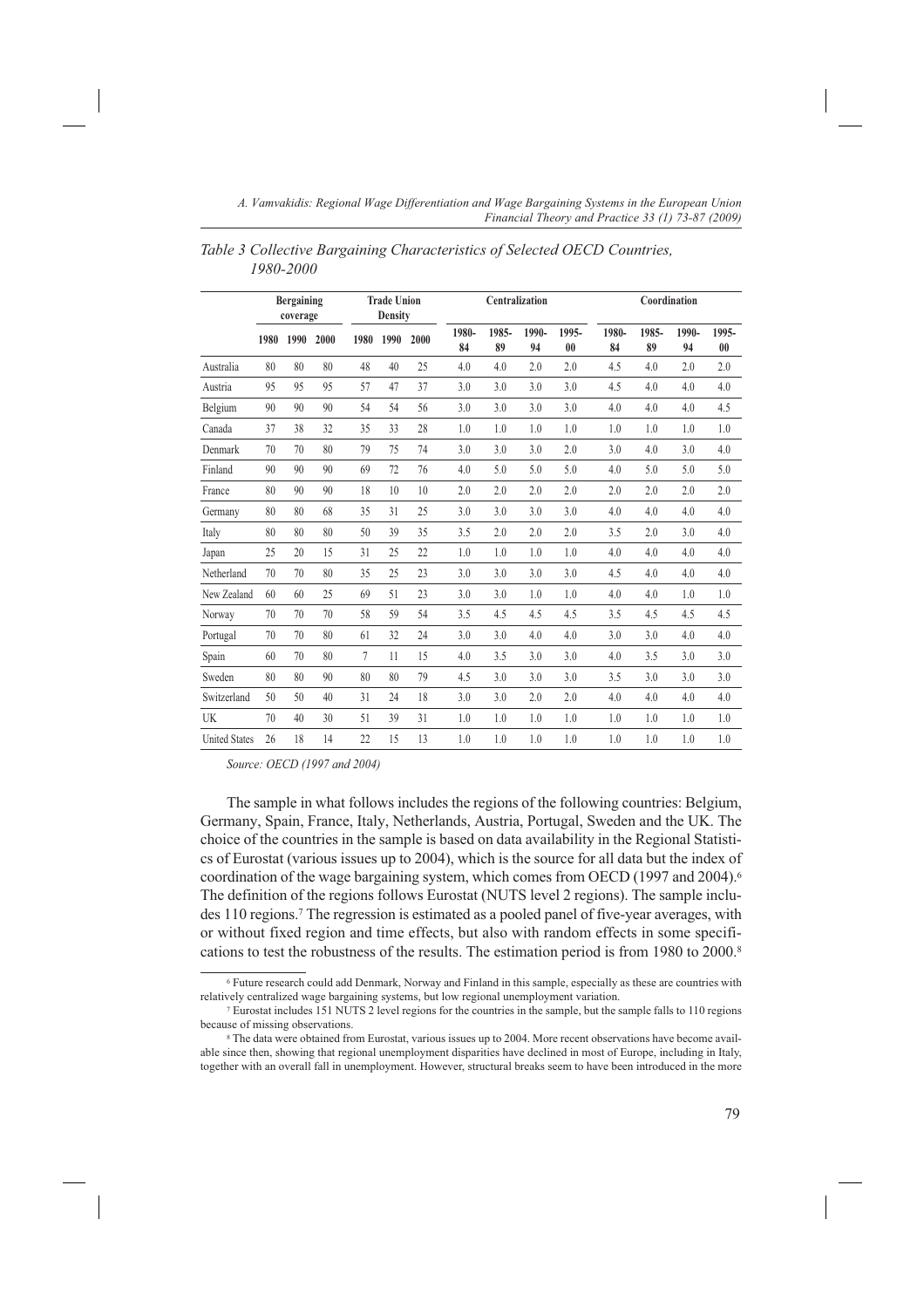The dependent variable is the difference between the wage in a region and the wage in the country of this region, measured as the absolute value of 1 minus the ratio of each region's wage with the national wage (absolute values are taken because the estimation attempts to find the determinants of regional wage differentials regardless if they are positive or negative). The wage rate is defined as total employment compensation, which includes nonwage compensation in cash, such as bonuses and other wage supplements in cash. The independent variables include: the lagged regional labor productivity differential compared with the labor productivity in the respective country, the lagged regional unemployment differential compared with the unemployment rate in the respective country (both calculated using the same formula as for the regional wage differential), and the OECD index of coordination of the wage bargaining system in each country (this is the same for each region within a country). The regional productivity and unemployment differentials are included with one lag to address causality concerns.

The results in Table 4 suggest that coordination in wage bargaining and regional wage dispersion seem to be linked. The panel is estimated first as a pool and then with fixed region effects, with random region effects and with fixed region and time effects. According to the Hausman test, the specification should include fixed effects as opposed to random effects. Also, both region and time effects are statistically significant. The estimate of the coordination index is negative and statistically significant at the 10 percent level in the pooled panel regression and at the 1 percent level in the regressions with fixed and random region effects. Although still with the right sign, the estimate is significant only at the 15 percent level in the regression with both fixed region and time effects. Despite the fact that the level of significance is not always high, one could say that according to these results a high level of coordination seems to be linked to low regional wage differentiation. This relationship seems to be linear, as the square of the coordination index does not have a statistically significant estimate.<sup>9</sup> The estimate of the unemployment differential is positive, as would be expected, but not always statistically significant. The estimate of the productivity differential is also positive and statistically significant but in the regression with the fixed region effects, in which, although significant, has the wrong sign. The specification with fixed effects explains up to 66 percent of the variation in regional wages.10

Institutions are often assumed to be exogenous, but labor market institutions do change over time. Although the change of labor market institutions is usually slow, some causality concerns are justified. Indeed, the coordination index includes 17 changes during the period considered, 10 of which are towards less coordination. Furthermore, it could be the case that countries without large regional wage differentials adopt a centralized wage bargaining system, rather than the other way around. Including lags and fixed effects in

recent wage series in some countries. Future research could address the empirical problems that could result from such breaks and extend the sample to more recent years. <sup>9</sup> The results from the specification that includes the square of the coordination index are available from the

author. 10 We also tried to test whether the results were affected when some form of wage leadership was introduced into

the empirical model (as in Demertzis, Hallett and Schermer, 2008). This test excluded Germany from the left-handside of the regression and added Germany's wages on the right-hand-side. The results remained robust.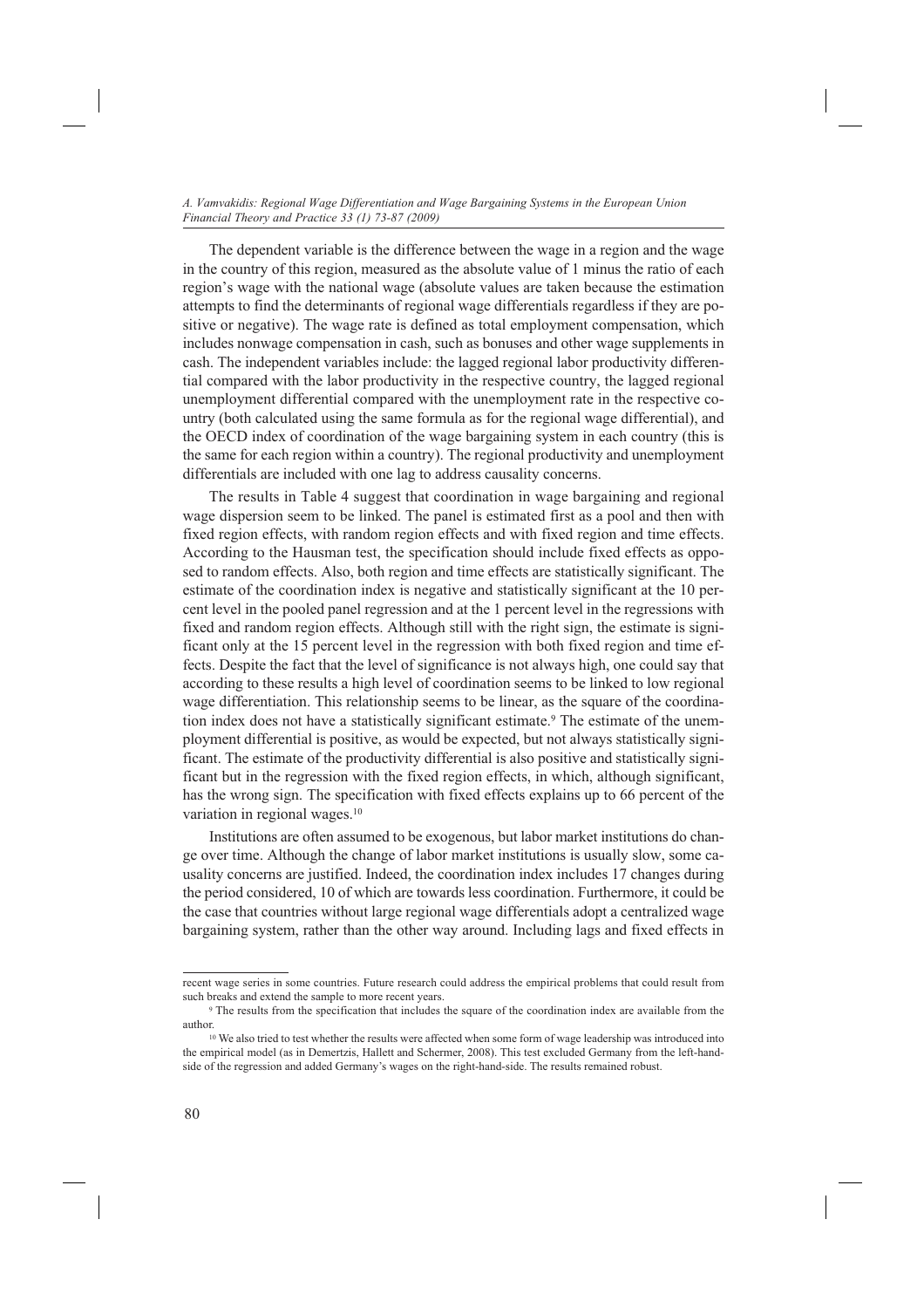|                          | <b>Pooled</b> | <b>Fixed region</b><br>effects | Random<br>effects | <b>Fixed region</b><br>and time<br>effects |
|--------------------------|---------------|--------------------------------|-------------------|--------------------------------------------|
| Constant                 | $0.107***$    |                                | $0.126***$        |                                            |
|                          | (5.044)       |                                | (6.344)           |                                            |
| Lagged unemployment      | 0.002         | $0.109***$                     | 0.032             | $0.090**$                                  |
| differential             | (0.092)       | (2.952)                        | (1.574)           | (2.391)                                    |
| Lagged productivity      | $0.472***$    | $-0.394***$                    | $0.306***$        | $-0.326***$                                |
| differential             | (8.346)       | $(-3.425)$                     | (5.440)           | (2.894)                                    |
| Index of coordination in | $-0.012*$     | $-0.026***$                    | $-0.016***$       | $-0.014$                                   |
| wage bargaining          | $(-1.834)$    | $(-2.905)$                     | $(-2.601)$        | $(-1.465)$                                 |
| Adj. R-squared           | 0.25          | 0.63                           | 0.11              | 0.66                                       |

*Table 4 Regional Wage Differentiation and Wage Bargaining in the EU, 1980–2000*

*Note: The sample includes 110 regions from the following countries: Belgium, Germany, Spain, France, Italy, Netherlands, Austria, Portugal, Sweden and the UK. The definition of the regions follows the Eurostat NUTS 2 level. The data are five-year averages for the period 1980 to 2000. The dependent variable is the difference between the wage in a region and the wage in the country of this region, measured as the absolute value of 1 minus the ratio of the wage in a region with the national wage. \*, \*\*, and \*\*\* indicate statistical significance at the 10, 5 and 1 percent level, respectively.*

the specification addresses some of these concerns. In addition, estimation with instrumental variables could further test the robustness of the results.

Results from an estimation with instrumental variables suggest an even stronger link between coordination in wage bargaining and regional wage dispersion. The instruments include the lagged values of the coordination and centralization indices. The estimates of the coordination index in Table 5 are now statistically significant at the 1 percent level, even when both fixed region and time effects are included in the specification.<sup>11</sup>

Results from regressions with interaction terms suggest that the impact of coordination in wage bargaining on regional wage differentiation depends on productivity differentials, but not on unemployment differentials. The results in Table 6 show that the estimate of the coordination index remains positive and statistically significant at least at the 10 percent level when an interaction term with unemployment differentials is included. In contrast, the interaction term has the wrong sign and is statistically insignificant. However, when an interaction term with the productivity differentials is included, the estimate of the coordination index loses its significance. In contrast, the interaction term is negative and statistically insignificant at least at the 10 percent level. Therefore, countries with less coordinated wage bargaining systems seem to bring wage dispersion closer to productivity dispersion.

Using Italy as an example – the country with the highest regional unemployment disparities in the sample, the second lowest regional wage variation in the euro area, and a

<sup>11</sup> As the Hausman tests supports the estimation with fixed effects, what follows does not report results for the estimation with random effects.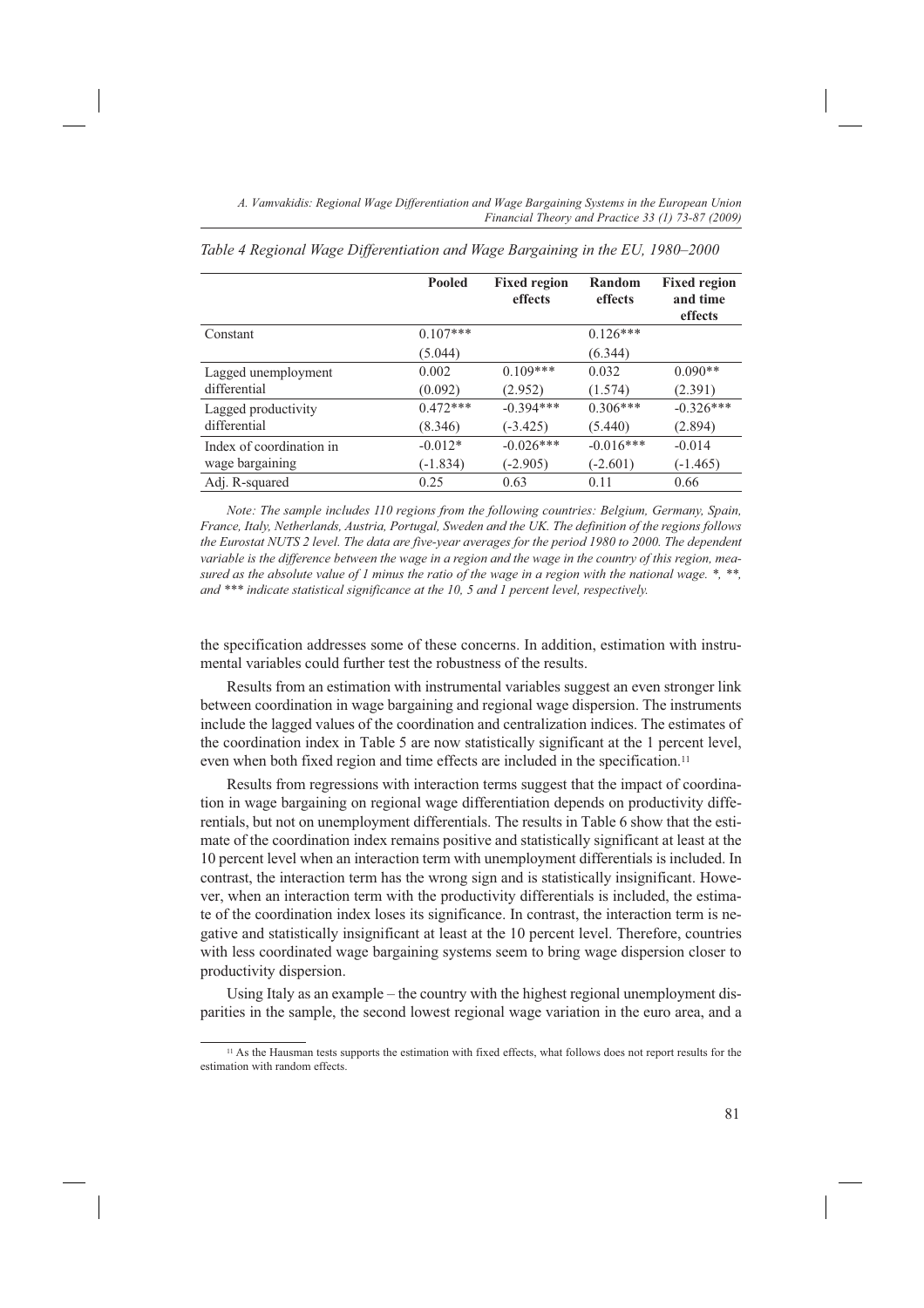|                                          | <b>Fixed region</b><br>effects | <b>Fixed region and</b><br>time effects |
|------------------------------------------|--------------------------------|-----------------------------------------|
|                                          | $0.130***$                     | $0.108***$                              |
| Lagged unemployment differential         | (3.435)                        | (2.795)                                 |
|                                          | $-0.380***$                    | $-0.332***$                             |
| Lagged productivity differential         | $(-3.245)$                     | $(-2.898)$                              |
|                                          | $-0.044***$                    | $-0.032***$                             |
| Index of coordination in wage bargaining | $(-4.193)$                     | $(-2.967)$                              |
| Adj. R-squared                           | 0.62                           | 0.65                                    |

*Table 5 Regional Wage Differentiation and Wage Bargaining in the EU, Estimation with Instrumental Variables, 1980-2000*

*Note: The sample includes 110 regions from the following countries: Belgium, Germany, Spain, France, Italy, Netherlands, Austria, Portugal, Sweden and the UK. The definition of the regions follows the Eurostat NUTS 2 level. The data are five-year averages for the period 1980 to 2000. The depen*dent variable is the difference between the wage in a region and the wage in the country of this region, *measured as the absolute value of 1 minus the ratio of the wage in a region with the national wage. The instruments include the lagged values of the coordination and centralization indices. \*, \*\*, and \*\*\* indicate statistical significance at the 10, 5 and 1 percent level, respectively*

|                                            | <b>Fixed</b><br>region<br>effects | <b>Fixed</b><br>region and<br>time effects | <b>Fixed</b><br>region<br>effects | <b>Fixed</b><br>region<br>and time<br>effects |
|--------------------------------------------|-----------------------------------|--------------------------------------------|-----------------------------------|-----------------------------------------------|
| Lagged unemployment differential           | 0.021                             | $-0.015$                                   | $0.116***$                        | $0.097**$                                     |
|                                            | (0.228)                           | $(-0.171)$                                 | (3.179)                           | (2.580)                                       |
| Lagged productivity differential           | $-0.387***$                       | $-0.316***$                                | 0.419                             | 0.327                                         |
|                                            | $(-3.358)$                        | $(-2.806)$                                 | (1.018)                           | (0.821)                                       |
| Index of coordination in wage bargaining   | $-0.036***$                       | $-0.026*$                                  | $-0.003$                          | 0.004                                         |
|                                            | $(-2.758)$                        | $(-1.970)$                                 | $(-0.180)$                        | (0.298)                                       |
| (Index of coordination in wage bargaining) | 0.028                             | 0.033                                      |                                   |                                               |
| x (Lagged unemployment differential)       | (1.057)                           | (1.312)                                    |                                   |                                               |
| (Index of coordination in wage bargaining) | $-0.218**$                        | $-0.177*$                                  |                                   |                                               |
| x (Productivity differential)              | $(-2.055)$                        | $(-1.708)$                                 |                                   |                                               |
| Adj. R-squared                             | 0.63                              | 0.66                                       | 0.64                              | 0.67                                          |

*Table 6 Regional Wage Differentiation and Wage Bargaining in the EU, Estimation with Interaction Terms, 1980-2000*

*Note: The sample includes 110 regions from the following countries: Belgium, Germany, Spain, France, Italy, Netherlands, Austria, Portugal, Sweden and the UK. The definition of the regions follows the Eurostat NUTS 2 level. The data are five-year averages for the period 1980 to 2000. The dependent variable is the difference between the wage in a region and the wage in the country of this region, measured as the absolute value of 1 minus the ratio of the wage in a region with the national wage. \*, \*\*, and \*\*\* indicate statistical significance at the 10, 5 and 1 percent level, respectively.*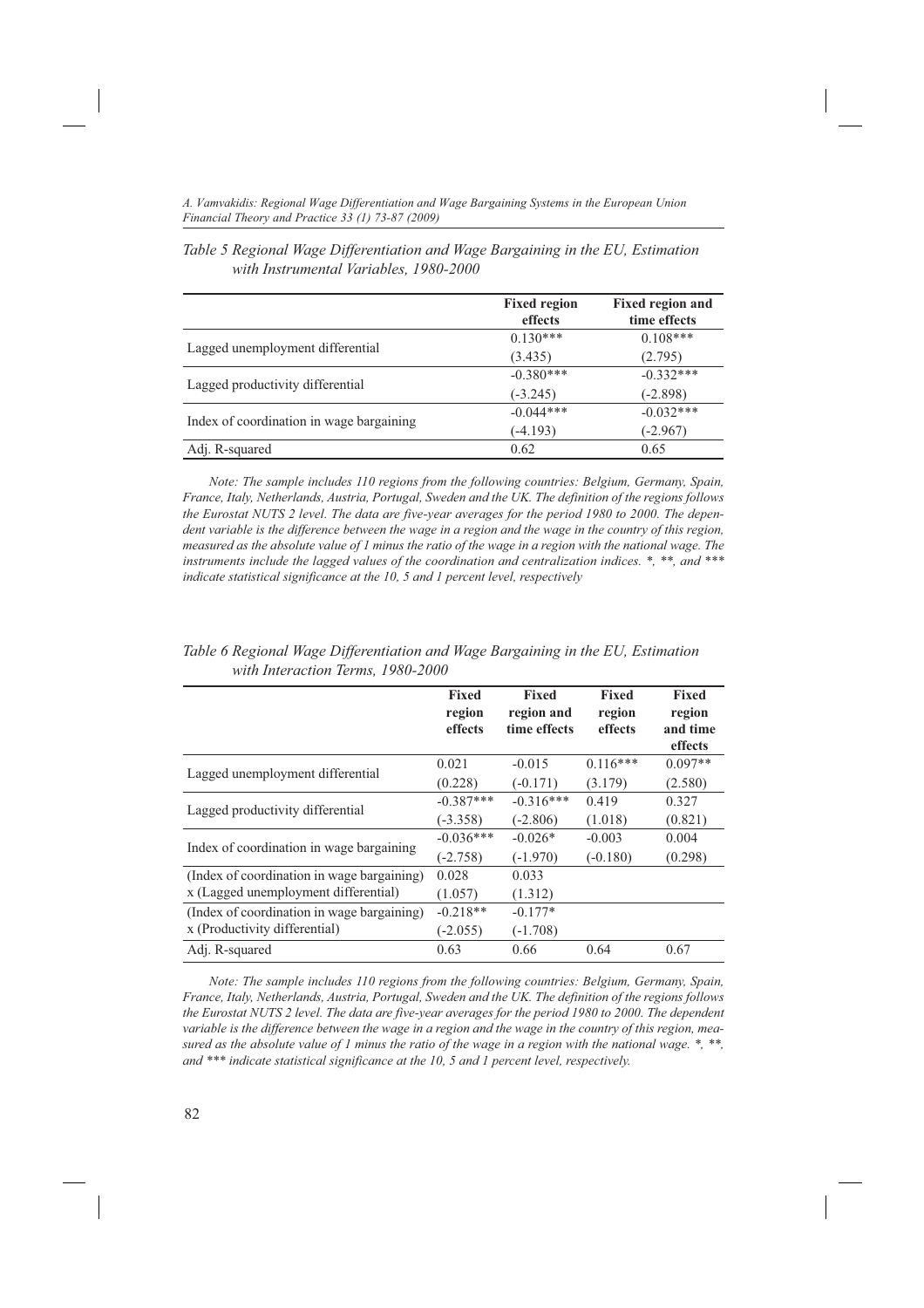centralized and coordinated wage bargaining system – the results imply that regional wage differentials are likely to increase if a more decentralized wage bargaining system was adopted.If Italy's coordination index was to decline from its current value of 4 to 3.3, or by 0.7, which is the one standard deviation of the change in the coordination index in the sample, regional wage differences would increase by a median of between 9 to 20 percent, depending on the specification and keeping everything else constant. The estimated impact is larger for regions with wages that are closer to the national wage and with productivity rates that are further from the national average.

#### *B Evidence from wage curves: Germany versus Italy*

This section discusses whether estimates from wage curves depend on coordination in wage bargaining, using regional data for Germany and Italy. The results suggest an increasing responsiveness of wages to unemployment over time in Germany, despite no change in wage bargaining coordination from a high level, but show no trend in the responsiveness of wages to productivity. For Italy, there is some evidence that the recent increase in coordination in wage negotiations may have decreased the responsiveness of wages to productivity, but there seems to be no impact from earlier changes in coordination. Comparing the two countries, as Italy moved towards more coordination in wage negotiations, as was the case in Germany, the estimated elasticities of wages in Italy came closer to those in Germany.

Germany and Italy were selected from the sample of EU countries as two economies with relatively large regional disparities. Moreover, they allow comparisons between a country with no change in the wage bargaining process (Germany) and a country with a number of changes (Italy).12 Germany's index for coordination in wage negotiations was equal to 4 during the whole sample period, suggesting a high level of coordination (Table 3). Italy's coordination index changed from 2 during the second half of the 1970s to 3.5 in the early 1980s, then back to 2 in the late 1980s, to 3 in the early 1990s, and to 4 in the late 1990s. Therefore, Italy moved from an intermediate level of coordination in wage bargaining to a more coordinated process, then back to an intermediate level of coordination, and then to a very coordinated process.

The estimates are from panel regressions, including regions for each country, following Iara and Traistaru (2004). The sample includes 16 regions for Germany and 19 regions for Italy. The data are annual observations, during 1980-2000. The dependent variable is the log of the real wage rate in each region (nominal wages are deflated by the CPI index). The independent variables comprise the log of the unemployment rate and the log labor productivity rate in each region. The regressions also include region fixed effects. The elasticities for unemployment and productivity are estimated separately for each 5-year period, to test whether they depend on the value of the coordination index in each period (as shown in Table 3). The results are presented in Table 7.

The results for Germany are mixed (first column in Table 7), suggesting that the responsiveness of wages to unemployment increased over time, but showing no clear trend

<sup>&</sup>lt;sup>12</sup> In addition, Germany and Italy are the two countries with the most observations available for annual data in the sample.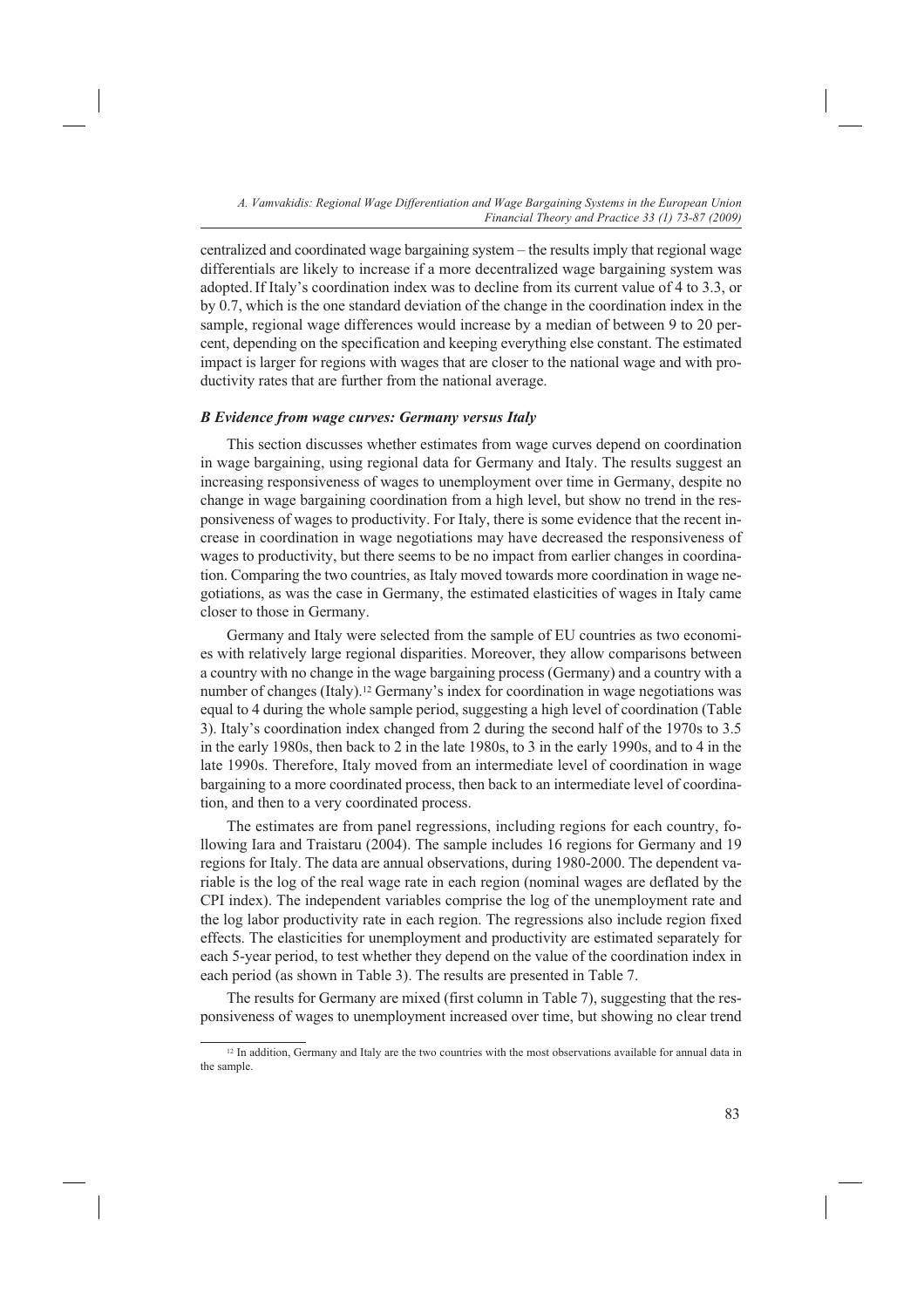*A. Vamvakidis: Regional Wage Differentiation and Wage Bargaining Systems in the European Union Financial Theory and Practice 33 (1) 73-87 (2009)*

|                    | Germany     | <b>Italy</b> | <b>Italy</b> |
|--------------------|-------------|--------------|--------------|
| Unemployment rate  |             |              | $-0.120**$   |
|                    |             |              | $(-2.010)$   |
| 1980-1984          | $-0.067*$   | $-0.139**$   |              |
|                    | $(-1.848)$  | $(-2.015)$   |              |
| 1985-1989          | $-0.087***$ | $-0.099**$   | 0.001        |
|                    | $(-2.664)$  | $(-1.947)$   | (0.081)      |
| 1990-1994          | $-0.096**$  | $-0.120**$   |              |
|                    | $(-2.585)$  | $(-2.325)$   |              |
| 1995-2000          | $-0.107***$ | $-0.120**$   | 0.016        |
|                    | (3.356)     | $(-2.301)$   | (0.736)      |
| Labor productivity |             |              | 0.078        |
|                    |             |              | (1.138)      |
| 1980-1984          | $0.267**$   | $0.420***$   |              |
|                    | (1.968)     | (4.874)      |              |
| 1985-1989          | $0.298**$   | $0.358***$   | 0.001        |
|                    | (2.457)     | (4.648)      | (0.167)      |
| 1990-1994          | $0.292**$   | $0.343***$   |              |
|                    | (2.521)     | (4.653)      |              |
| 1995-2000          | $0.287***$  | $0.299***$   | $-0.033***$  |
|                    | (2.764)     | (4.125)      | $(-4.793)$   |
| Adj. R-squared     | 0.92        | 0.82         | 0.78         |

| Table 7 Estimating Wage Curves for Germany and Italy, Panels of Regions, |  |  |
|--------------------------------------------------------------------------|--|--|
| 1980-2000                                                                |  |  |

*Note: Panel regressions of annual data in logs, with fixed region effects, for the period 1980-2000. The sample includes 16 regions for Germany and 19 regions for Italy. The definition of the regions follows the Eurostat NUTS 2 level. The dependent variable is the log real wage rate of each region*

for the estimates of productivity. As expected, the estimates are negative for the unemployment rate and positive for the productivity rate. The estimates for unemployment become more negative over time. The Wald test rejects the null hypothesis that the coefficients of unemployment are equal in all subperiods at the 1 percent level. The change in the coefficient of unemployment may be driven by overall labor market reforms, as the coordination index remained constant during this period. In contrast, although the estimate for productivity increases after the early 1980s, it remains statistically the same during the rest of the period (the Wald tests cannot reject the hypothesis that the coefficients are equal after the mid-1980s).

The results for Italy suggest a fall in the responsiveness of wages to productivity during the last subperiod, when there was high coordination in wage negotiations, but no clear trend is found for earlier periods. Table 7 includes results from two specifications for Italy, one with estimates for all subperiods (third column) and one with separate estimates for the subperiod 1985-89, in which the coordination index had its lowest value (equal to 2) and for the subperiod 1995-00, in which the coordination index had its highest value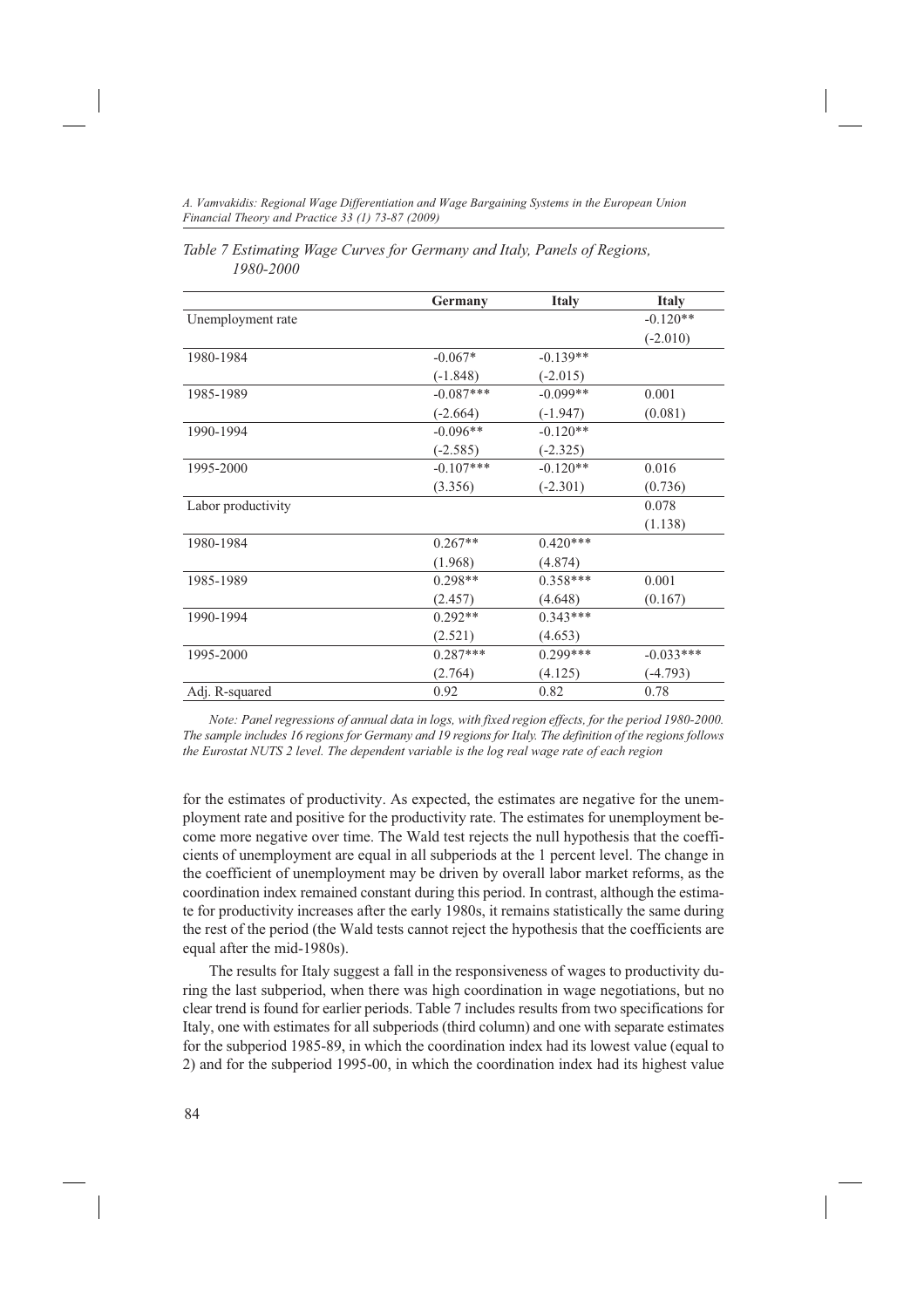(equal to 4). The estimates show no clear trend in the responsiveness of wages to unemployment, although it starts relatively high and ends up lower.13 However, the results suggest that the responsiveness of wages to productivity was significantly smaller in the last subperiod, when coordination in wage negotiations was high.

Comparing the two countries, the results suggest that the estimated elasticities were converging during the sample period. Italy's wage elasticities were much higher than Germany's in the beginning. By the end of the sample period, the estimated elasticities were closer, which was consistent with both countries having the same level of coordination in wage negotiations.

## **IV Conclusions**

The theoretical literature has argued that a centralized and coordinated wage bargaining system may cause low regional wage differentiation and high regional unemployment differentials. Empirical evidence in this paper for EU regions for the period 1980-2000 suggests that, indeed, highly coordinated wage bargaining systems and low regional wage differentiation are linked: countries with less coordinated wage bargaining systems have higher regional wage differentials, after controlling for regional productivity and unemployment differences. The results are robust to estimation with fixed effects and to estimation with instrumental variables, suggesting that it is the wage bargaining system that influences regional wage differentiation rather than the other way around. Furthermore, results from wage curves estimated for panels of regions in Germany and Italy suggest some links between the estimated elasticities and the level of coordination in wage bargaining.

The empirical evidence suggests that a more decentralized wage bargaining system could increase regional wage differentiation in countries with high regional productivity differentials, although not necessarily the country's labor market performance. Using the case of Italy as an example, the economic significance of the results is shown to be large. However, the discussion of the literature suggests that compression of regional wage distribution brought by more centralized and coordinated wage bargaining may be partly countered by internalization of possible effects on employment. Although the empirical results on the latter effect are not robust, labor market reforms should take both forces into account in order to achieve the best possible trade off between overall labor market performance and regional disparities.

The results should be treated as only suggestive, since the sample of countries is small and with a relatively small variation in their wage bargaining characteristics (most countries in Europe have relatively centralized and coordinated wage bargaining systems). Furthermore, the statistical significance of the results is relatively low in some specifications, although this is not the case in the estimation with instrumental variables. The work on wage bargaining indices is still in progress and existing indices may suffer from measurement errors. Reforms to the bargaining structure could coincide with other labor market

<sup>&</sup>lt;sup>13</sup> The estimated unemployment elasticities for Italy are somewhat lower than the ones in Sans de Galena and Turenne (2005). The inclusion of labor productivity in the present specification may explain the difference.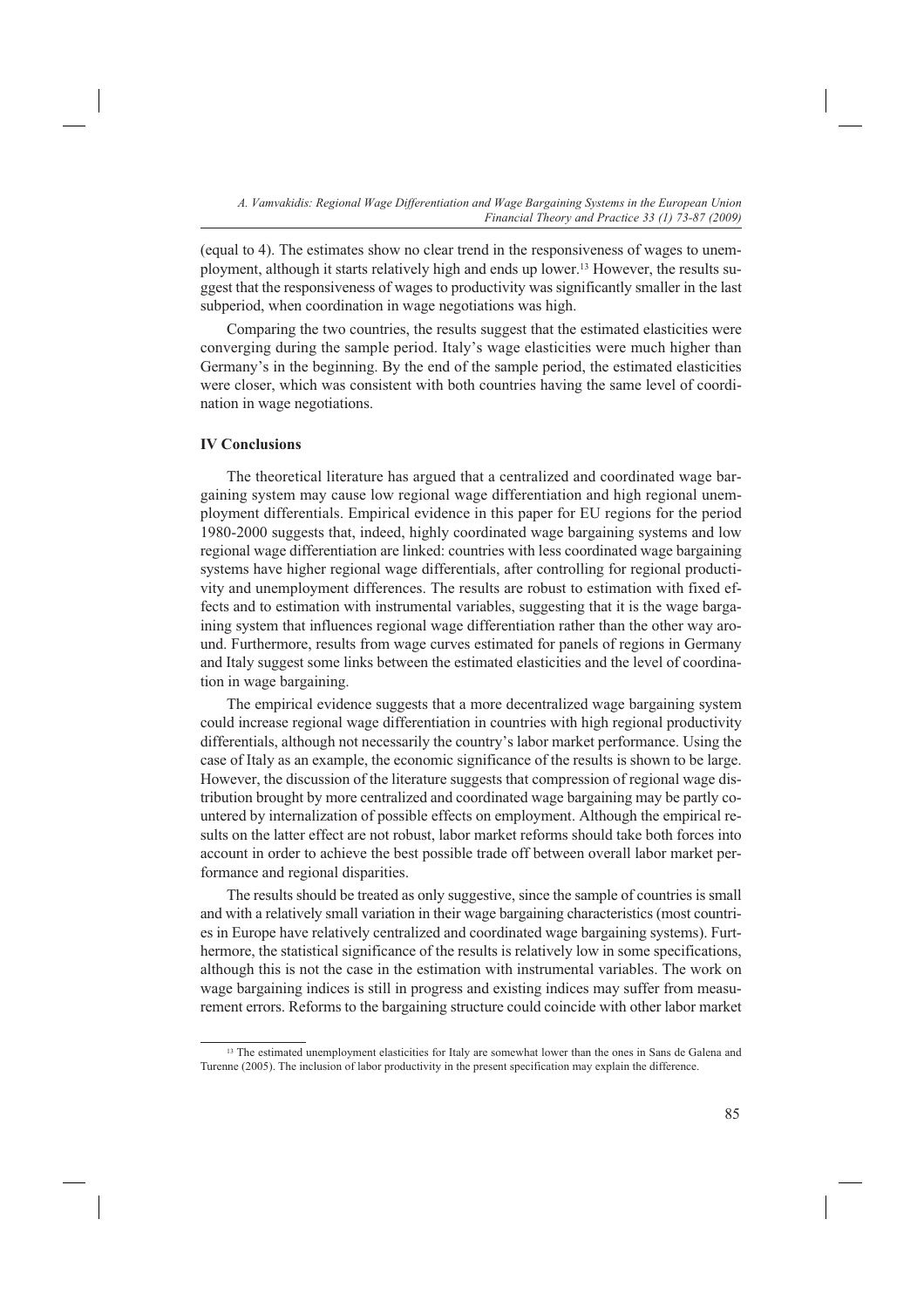reforms, suggesting that the results may capture such broad reforms, rather than reforms specific to wage negotiations. To further investigate the robustness of the results, it would be useful for future work to increase the country sample as more data become available, to improve the indices of wage bargaining, and to investigate the role of other determinants of regional wage differentials in addition to the ones controlled for in this paper.

## LITERATURE

**Aidt, T. and Tzannatos, Z., 2002.** *Unions and Collective Bargaining*. Washington, DC: The World Bank.

**Blanchflower, D. and Oswald, A. J., 1994.** *The Wage Curve.* Cambridge, MA: MIT Press.

**Brunello, G., Lupi, C. and Ordine, P., 2001.** "Widening Differences in Italian Regional Unemployment." *Labour Economics,* 8 (1), 103-129.

**Bruno, M. and Sachs, J. D., 1985.** *Economics of Worldwide Stagflation*. Cambridge, Massachusetts: Harvard University Press.

**Calmfors, L. and Driffill, J. J., 1988.** "Wage Structure, Corporatism and Macroeconomic Performance." *Economic Policy*, (6), 14-61.

**Cukierman, A. and Lippi, F., 1999.** "Central Bank Independence, Centralization of Wage Bargaining, Inflation and Unemployment: Theory and Some Evidence." *European Economic Review,* 43 (7), 1395–1434.

**Decressin, A. and Decressin, J., 2002.** "On Sand and the Role of Grease in Labor Markets." *IMF Working Paper,* 02/164. Washington: International Monetary Fund.

**Dell'Aringa, C. and Pagani, L., 2007.** "Collective Bargaining and Wage Dispersion in Europe." *British Journal of Industrial Relations,* 45 (1), 29-54.

**Demekas, D., 1995.** "Labour Market Institutions and Flexibility in Italy." *Review of Labour Economics and Industrial Relations,* 9 (1), 3-43.

**Demertzis, M., Hallett, A. H. and Schermer, N., 2008.** "Europeanization or Globalization? Transnational Wage Bargaining and the Distribution of Activity in European Labor Markets." *DNB Working Papers,* No. 186. Amsterdam: Netherlands Central Bank, Research Department.

**Erickson, C. L. and Ichino, A., 1995.** "Wage differentials in Italy: market forces, institutions, and inflation" in Richard B. Freeman and Laurence F. Katz, eds. *Differences and changes in wage structures.* Chicago: The University of Chicago Press.

**Erling, B. [et al.], 2002**. "Explaining Variations in Wage Curves: Theory and Evidence." *Memorandum,* No. 3/2002., Oslo: Oslo University, Department of Economics.

**Flanagan, R. J., 1999.** "Macroeconomic Performance and Collective Bargaining: An International Perspective." *Journal of Economic Literature,* 37 (3), 1150-1175.